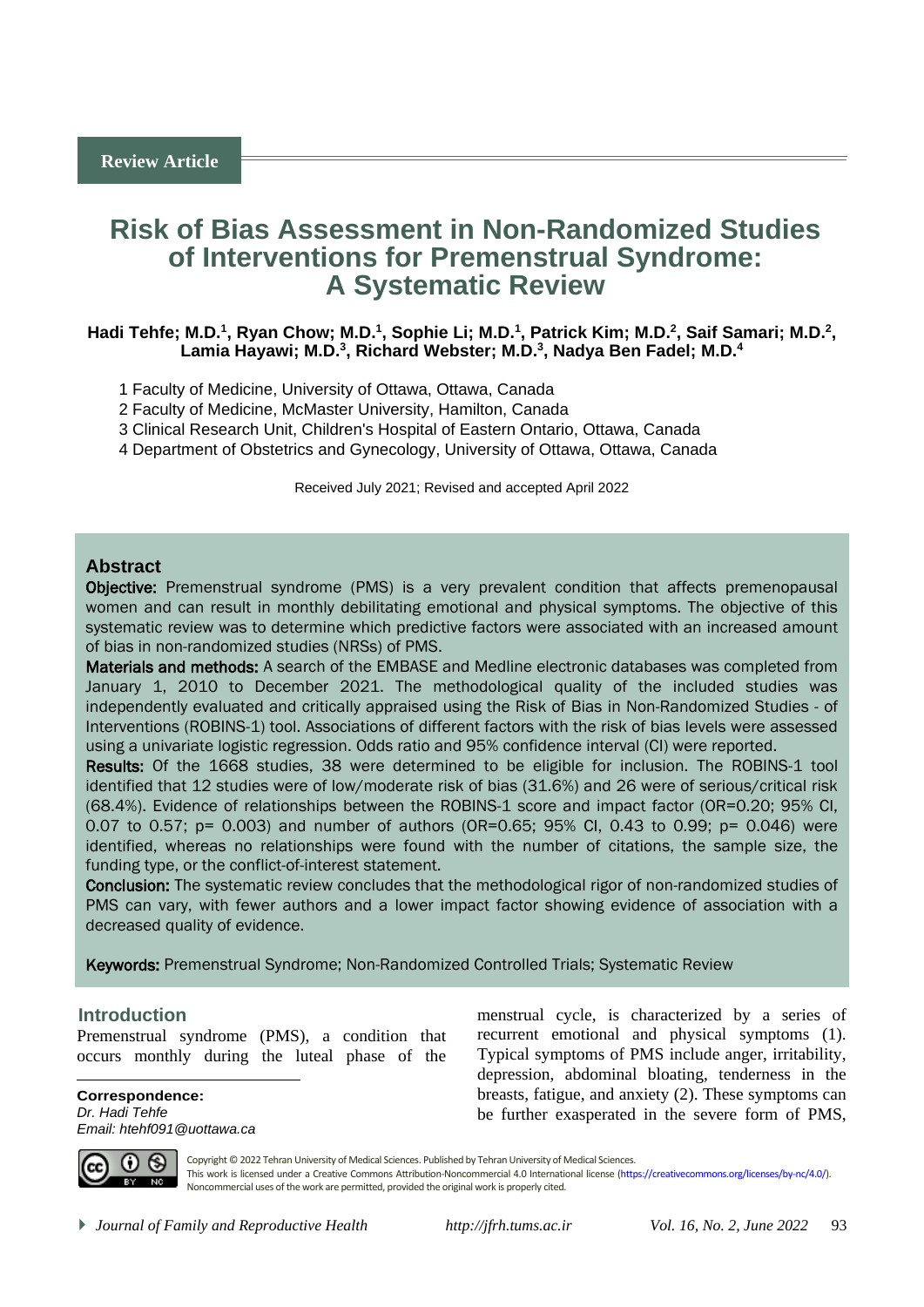premenstrual dysphoric disorder (PMDD) (2). PMS first appears in women post-puberty and can substantially impair work, social and family relationships until its resolution with menopause (3). Although the global prevalence of PMS is estimated to be 30-40% (3-8% for PMDD), a 2017 crosssectional study published by Jarosz et al. revealed that 99% of young multi-ethnic Canadian women suffer from some type of premenstrual symptom (3-4). However, the prevalence of PMS and the impacts of its debilitating symptoms are often underrecognized by many laypeople, workers, governmental organizations and practicing healthcare professionals (3). Even Halbreich et al. noted recently (2004) that new diagnostic criteria for PMS are desperately needed (5). This was attributed to the lack of universal consensus on the nature of PMDD and PMS and the lack of interdisciplinary and universal acceptance of diagnostic criteria at the time (5).

Evidence of the effectiveness of PMS interventions is predominantly from non-randomized studies (NRSs). Many studies on PMS interventions use NRSs as they aim to study the effects between a certain patient group — women who suffer from PMS — and a control. Consequently, the existing evidence does not use randomization to eliminate systematic baseline differences between experimental and control groups (6). Potential biases are thus greater for NRSs as compared to RCTs (7) and NRSs have been found to overestimate the effect of intervention as compared to the results from similar RCTs (8). Fortunately, not all NRSs suffer from a significant amount of bias, and when carefully designed yield valid results (9). Although a wide range of systematic reviews has been conducted on PMS, no studies have explicitly investigated the presence of bias; this is a vital addition where evidence is predominately from non-randomized studies. Furthermore, no systematic reviews of NRSs have yet to be conducted in the context of PMS. Only through contextualizing the evidence and its bias for intervention into PMS can clinicians and policy decision makers confidently act on these data.

The objective of this systematic review is to determine which factors are associated with an increased amount of bias in non-randomized studies of PMS. These predictors include the impact factor of the journal, the number of citations, the source of funding, and the authors' conflicts of interest statement. The *a priori* hypothesis for this systematic review is that the authors' conflicts of interest, a lower journal impact factor, a lower number of citations, and studies that received funding from industry sources will be associated with a greater risk of bias.

## **Materials and methods**

The protocol of this systematic review was conducted according to the guidelines established by the Preferred Reporting Items for Systematic Reviews and Meta‐analyses (PRISMA) statement (10). The study was further pre-registered in the International Prospective Register of Systematic Reviews (PROSPERO) with the reference number (CRD42020218896).

*Search Strategy and Selection criteria***:** A comprehensive search of the EMBASE and Medline electronic databases was completed from January 1, 2010 to December 2021. The search terms used included "premenstrual syndrome", "premenstrual tension", "PMS", "treat\*", "therap\*", "interven\*", "surg\*", "drug\*", "perscri\*", and "medicat\*". The search strategy was developed with the assistance of a medical librarian and is available in the appendix (Appendix S1).

Publications based on the search strategy were uploaded to Covidence; a systematic review software (www.covidence.org). The abstracts and titles of all papers were screened independently by four reviewers (R.C, S.L, S.S, P.K.), each two in duplicate. Disagreements between reviewers were resolved through a discussion with the primary author (H. T.) to confirm eligibility. To be included in this systematic review, publications were required to meet the following inclusion criteria: (1) non-randomized studies (cohort, case-control, and quasi-randomized studies); (2) trials relevant to PMS (self-identified in the title or abstract); (3) interventions involving a treatment, procedure or drug. Articles were excluded if they met the following exclusion criteria: (1) non-English literature; (2) non-human studies (animal or cadaver); (3) review articles, case reports, and poster abstracts.

When the inclusion criteria were unclear based on the abstract and title alone, the study was included for full-text review. Articles selected for full-text review were once again screened independently by two reviewers, in duplicate. The publications were scrutinized using the same inclusion and exclusion criteria mentioned above. However, papers excluded at this level of the study also had a corresponding reason for exclusion. In the case of disagreements, a discussion between the two reviewers and the primary author (H. T.) took place.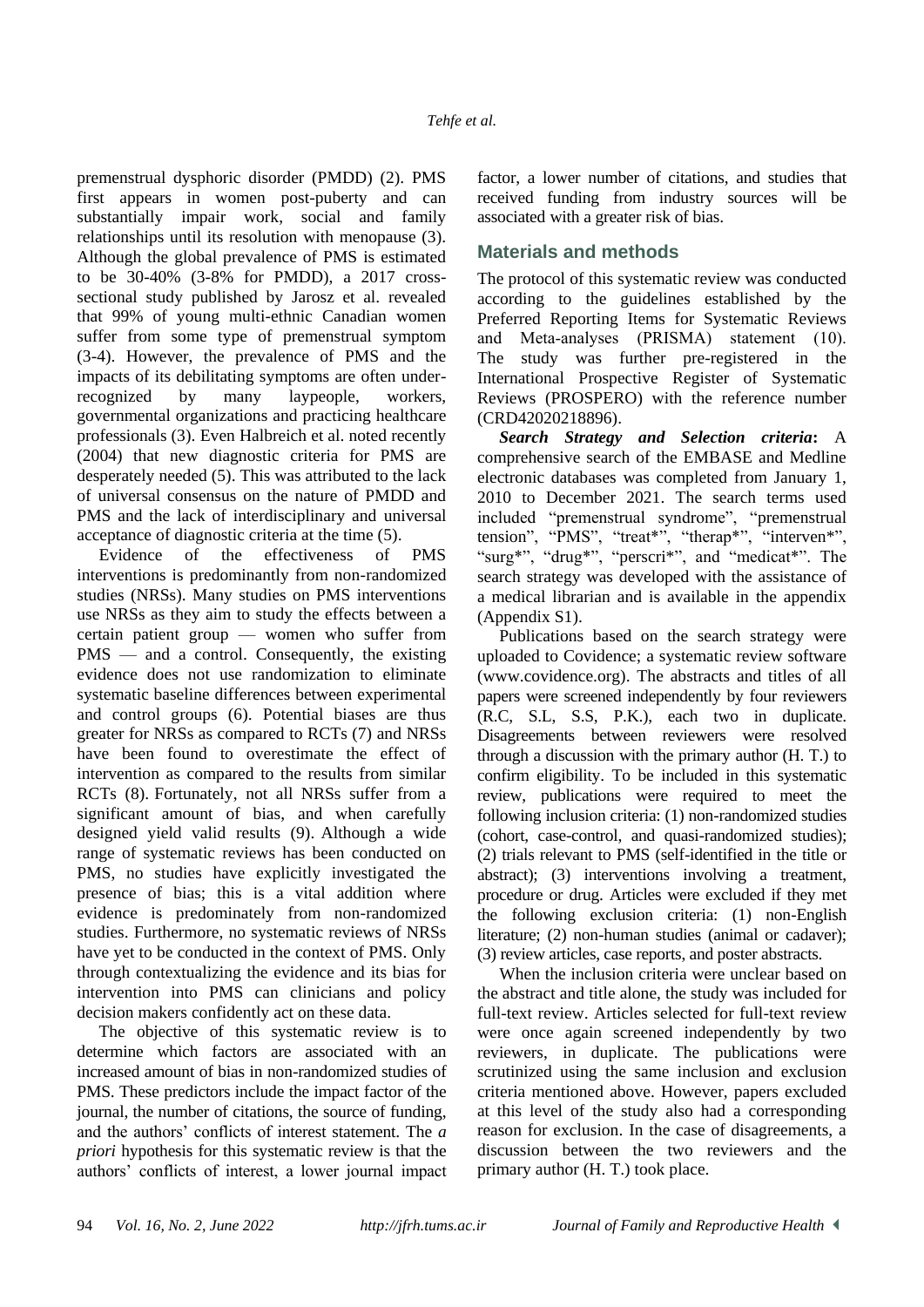*Data Extraction:* For all studies included following the full-text review, each paper was extracted independently by two reviewers, in duplicate. Data extracted included the journal name, journal impact factor from Clarivate Analytics, year of publication, total citations from Google Scholar, total number of authors, source of funding (government, institutional, philanthropic, industry), patient number, intervention in the active and control groups, the primary outcome, and conflict of interest statement. For data management purposes, data was extracted using Microsoft Excel (Redmond Wash.).

*Quality Assessment:* Each paper was assessed for risk of bias independently by two reviewers, in duplicate (4 reviewers in total). The ROBINS-1 tool — a tool developed to assess risk of bias in nonrandomized studies of interventions — was used to assess the quality of papers included in this systematic review (11). Bias due to confounding, selection of participants into the study, classification of interventions, deviations from intended interventions, missing data, measurement of outcomes, and selection of the reported result were the domains used by the ROBINS-1 tool to assess study quality. The total score of the scale can be identified as one of four quality ratings: low, moderate, serious and critical risk of bias.

*Statistical Analysis:* All statistical analyses were performed using the R statistical language (version 4.0.3) (12). Descriptive statistics were calculated using median and interquartile range for continuous and frequency and percentage for categorical variables. The outcome of interest is the overall risk of bias; the tool classifies the studies into low risk, moderate risk, serious risk, or critical risk. For easier interpretation and analysis, the studies were regrouped into two levels; low/moderate and serious/critical risk. We examined the association of these two levels of the risk category with each of the following factors: sample size, number of authors, number of citations, impact factor, conflict of interest (yes/no), and source of funding (non industrial, industrial, or not reported) using univariate logistic regression. We assessed the assumptions of the logistic regression using plots and diagnostic testing. All assumptions were met. Odds ratio and 95% confidence interval (CI) of the regression were reported. Correlation between these different factors was also assessed using Spearman's rank order correlation.

## **Results**

*Search Results:* Following the removal of 459 duplicates, 1668 abstracts and titles were preliminarily screened. Of these studies, 66 full-texts were further assessed for eligibility, whereas 38 were determined to be eligible for inclusion (13-51). Search results have been summarized in a PRISMA flow chart (Figure 1).



**Figure 1:** PRISMA flow diagram of screened, included or excluded studies

*Journal of Family and Reproductive Health http://jfrh.tums.ac.ir Vol. 16, No. 2, June 2022* 95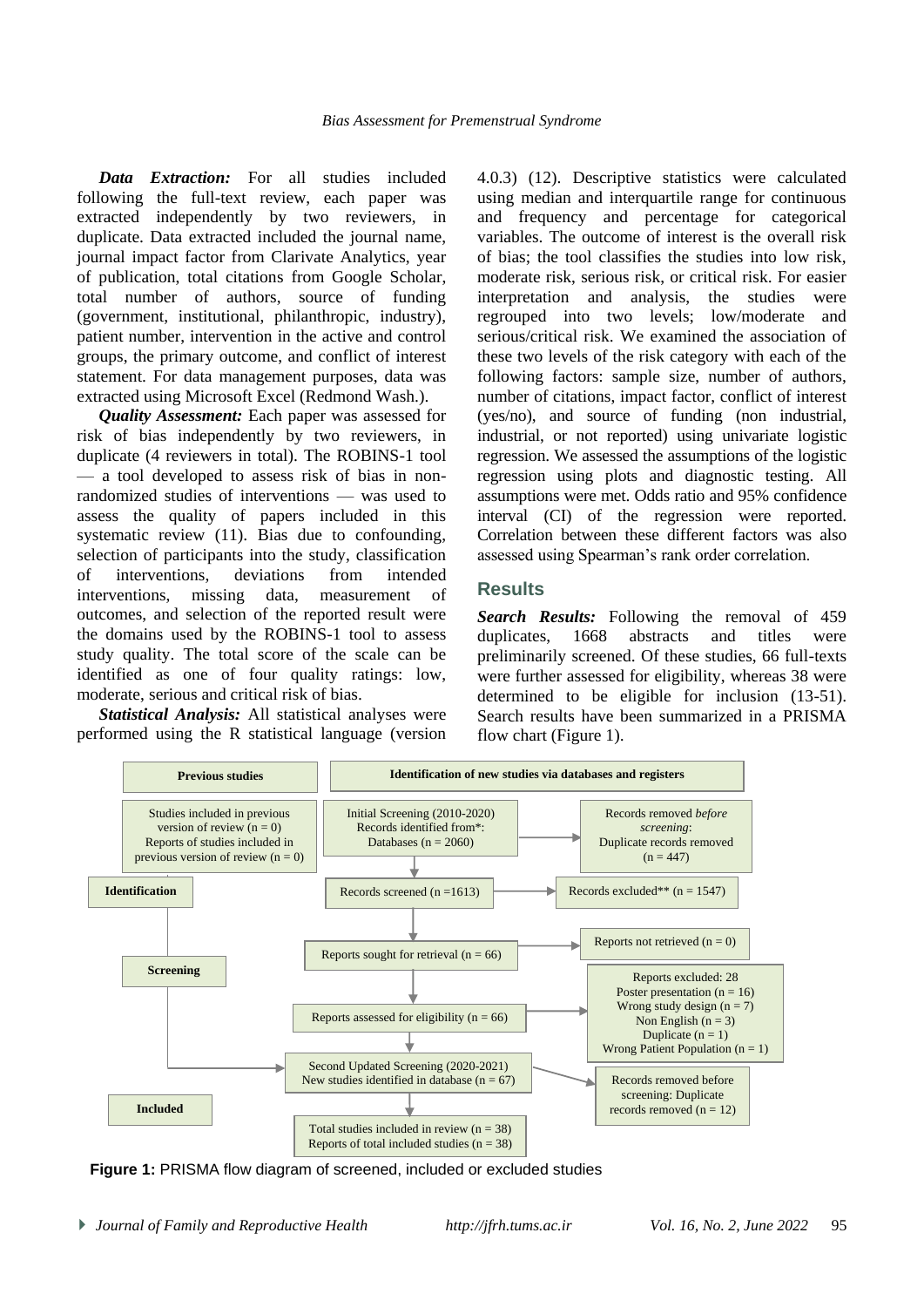*Study Characteristics:* The study characteristics have been summarized in Table 1.

|                                           |  |  | <b>Table 1:</b> The description of PMS study   |  |  |  |  |
|-------------------------------------------|--|--|------------------------------------------------|--|--|--|--|
|                                           |  |  | characteristics published between (2010, 2021) |  |  |  |  |
| which met the eligibility criteria (n=38) |  |  |                                                |  |  |  |  |

| <b>Variable</b>                                     | Value             |  |  |
|-----------------------------------------------------|-------------------|--|--|
| Sample size of the study; median (IQR)              | 39.0 (23.2, 77.2) |  |  |
| Number of Authors; median (IQR)                     | 5.0(4.0, 6.0)     |  |  |
| Number of citations; median (IOR)                   | 8.0(2.2, 20.0)    |  |  |
| Impact factor; median (IQR)                         | 1.6(0.8, 2.4)     |  |  |
| Funding source; $n$ $(\%)$                          |                   |  |  |
| Not industrial                                      | 14 (36.8)         |  |  |
| Industrial                                          | 11(28.9)          |  |  |
| Not Reported                                        | 13 (34.2)         |  |  |
| Conflict of interest; $n$ $(\%)$                    |                   |  |  |
| Yes                                                 | 13 (34.2)         |  |  |
| N <sub>0</sub>                                      | 25(65.8)          |  |  |
| $T\cap D$<br>$\mathbf{r}$ , the set of $\mathbf{r}$ |                   |  |  |

IQR= Interquartile range

Fourteen studies (36.8%) received government, philanthropic, and institutional funding, while 13 studies (34.2%) did not report a source of funding. Eleven studies (28.9%) received funding from industrial sources. No conflict of interest was reported by the majority of studies (n=25; 65.8%), with the remaining articles including a clear conflict of interest statement (n=13; 34.2%). The primary outcome most frequently evaluated was the reduction of PMS symptoms (n=19; 50%), with the other studies reporting alternative primary outcomes.

*Quality Assessment:* The methodological quality of the included non-randomized studies was evaluated using the ROBINS-1 tool. Guided by the seven domains of the ROBINS-1 tool, overall risk of bias score of low, moderate, serious or critical was given to each study (appendix S2). Of the 38 studies meeting inclusion, 2 were of low risk (n=2; 5.3%), 10 were of moderate risk (n=10; 26.3%), 22 were of serious risk  $(n=22; 57.9\%)$ , and 4 were of critical risk (n=4; 10.5%). The most common domains which resulted in a downgrade in the risk of bias score were biased due to confounding, missing data, and bias in the measurement of outcomes. To increase the sample size for analysis, the studies were regrouped into two levels; low/moderate and serious/critical risk; 12 studies were of low/moderate risk (n=12; 31.6%) and 26 were of serious/critical risk (n=26; 68.4%).

*Factors associated with the Risk of bias***:** The distribution of characteristics of studies based on methodological quality (ROBINS-1 tool) is summarized in Table 2, with the results of the logistic regression shown in Table 3.

| according or classed bacca on mothodological quality (110 ph 10 + 1001) |             |                            |                            |  |  |  |  |
|-------------------------------------------------------------------------|-------------|----------------------------|----------------------------|--|--|--|--|
| <b>Variable</b>                                                         | $\mathbf n$ | $low/moderate (n=12)$      | serious/critical (n=26)    |  |  |  |  |
| Sample size, median (IQR)                                               | 38          | 58.00 (28.50, 87.00)       | 37.50 (23.00, 76.00)       |  |  |  |  |
| Number of authors, median (IQR)                                         | 38          | 6.00(4.00, 7.00)           | 4.00(3.00, 5.00)           |  |  |  |  |
| Number of citations, median (IQR)                                       | 38          | 12.00(4.75, 34.25)         | 7.50(2.00, 17.00)          |  |  |  |  |
| Impact factor, median (IQR)                                             | 38          | 2.72(1.97, 3.28)           | 1.05(0.45, 1.70)           |  |  |  |  |
| Source of funding, $n$ $(\%)$                                           | 38          |                            |                            |  |  |  |  |
| Not industrial                                                          |             | 7(58.3)                    | 7(26.9)                    |  |  |  |  |
| Industrial                                                              |             | 4(33.3)                    | 7(26.9)                    |  |  |  |  |
| Not reported                                                            |             | 1(8.3)                     | 12(46.2)                   |  |  |  |  |
| Conflict of interest, $n$ (%)                                           | 38          |                            |                            |  |  |  |  |
| N <sub>o</sub>                                                          |             | 7(58.3)                    | 18(69.2)                   |  |  |  |  |
| Yes                                                                     |             | 5(41.7)                    | 8(30.8)                    |  |  |  |  |
| Year of publication-numeric, median (IQR)                               | 38          | 2013.50 (2011.00, 2014.75) | 2015.00 (2013.00, 2017.00) |  |  |  |  |
| Year of publication categorical, n (%)                                  | 38          |                            |                            |  |  |  |  |
| 2010                                                                    |             | 2(16.7)                    | 3(11.5)                    |  |  |  |  |
| 2011                                                                    |             | 2(16.7)                    | 1(3.8)                     |  |  |  |  |
| 2012                                                                    |             | 1(8.3)                     | 1(3.8)                     |  |  |  |  |
| 2013                                                                    |             | 1(8.3)                     | 4(15.4)                    |  |  |  |  |
| 2014                                                                    |             | 3(25.0)                    | 2(7.7)                     |  |  |  |  |
| 015                                                                     |             | 0(0.0)                     | 4(15.4)                    |  |  |  |  |
| 2016                                                                    |             | 0(0.0)                     | 3(11.5)                    |  |  |  |  |
| 2017                                                                    |             | 1(8.3)                     | 6(23.1)                    |  |  |  |  |
| 2018                                                                    |             | 2(16.7)                    | 2(7.7)                     |  |  |  |  |

**Table 2:** The distribution of characteristics of studies based on methodological quality (ROBINS-1 tool)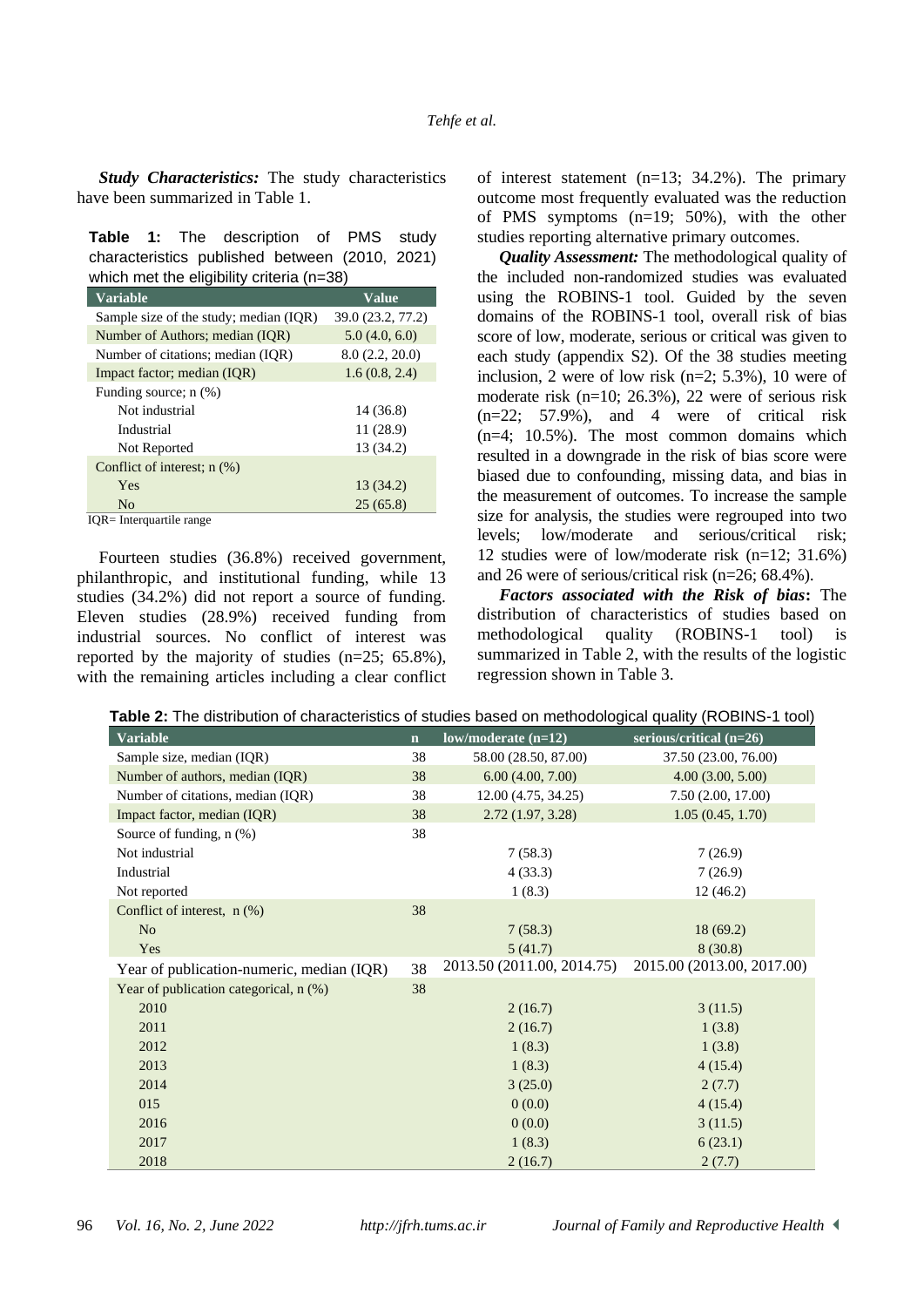#### *Bias Assessment for Premenstrual Syndrome*

| <b>Variable</b>                                | Univariate coefficient | Univariate OR (95% CI)  | P value |
|------------------------------------------------|------------------------|-------------------------|---------|
| Sample size of the study                       | 0.002                  | 1.00(1.00, 1.01)        | 0.520   |
| Number of authors                              | $-0.43$                | 0.65(0.43, 0.99)        | 0.046   |
| Number of citations                            | $-0.04$                | 0.96(0.92, 1.01)        | 0.089   |
| Impact factor                                  | $-1.60$                | 0.20(0.07, 0.58)        | 0.003   |
| conflict of interest (Yes vs No)               | $-0.47$                | 0.62(0.15, 2.57)        | 0.512   |
| Source of funding (Reference = Not industrial) |                        |                         | 0.105   |
| Industrial                                     | 0.56                   | 1.75(0.35, 8.80)        | 0.497   |
| Not reported                                   | 2.49                   | $12.00(1.21, 118.89)^1$ | 0.034   |

**Table 3:** The logistic regression results for serious/critical risk of bias vs low/moderate risk of bias (n=38)

<sup>1</sup> Very wide confidence interval (imprecise estimate because of the low sample size)

The results of the univariate regression analysis showed that an increase in the number of authors by one would decrease the odds of serious/critical risk of bias by 35% (OR=0.65; 95% CI, 0.43 to 0.99; p=0.046). The impact factor also showed an evident association, where a one unit increase in the impact factor will decrease the odds of serious/critical risk by 80% (OR=0.20; 95% CI, 0.07 to 0.57; p= 0.003). The other factors did not show evidence of association with the risk of bias levels. Although the overall association of the source of funding with the risk of bias was not evident significant (p>0.05), those who did not report any source of funding did show an association with the risk of bias. However, this association showed a wide confidence interval due to the small sample size  $(n=13)$  (OR=12.00; 95%) CI, 1.21 to 118.89,  $p=0.03$ ); due to the wide interval generated from a small sample, we are cautious not to interpret this finding.

## **Discussion**

This is the first systematic review to assess the risk of bias in non-randomized studies of interventions for PMS. We hypothesized that the authors' conflicts of interest statement, a lower journal impact factor, a lower number of citations, and studies that received funding from industry sources will be associated with a greater risk of bias. Our findings revealed that a lower journal impact factor was in fact associated with a greater risk of bias. Reassuringly, the number of citations, conflict of interest statements, and funding from industry sources were not associated with a greater risk of bias. Beyond the *a priori*  hypothesis, an association between the number of authors and the risk of bias was found.

RCTs are recognized as the highest level of evidence in clinical medicine for non-review studies, playing a crucial role in informing policy generation, clinical practice, and patient care (8). However,

randomization is not always possible - particularly relevant in the context of PMS - impacting the ability to use evidence to guide evidence-based clinical care. Fortunately, not all NRSs suffer from a significant amount of bias, and when carefully designed, can imitate randomization and yield valid results. The ROB assessment performed in this systematic review found that a third of the studies were of a low/moderate risk of bias, with their conclusions not being limited by confounding, missing data, and biased outcome assessments. However, the remaining two thirds of studies were of high/critical risk of bias. If these biased studies are used to inform clinical practice or policy generation, substantial negative effects on populations and individual patients can then potentially be observed. The analysis performed in the systematic review estimated the associations between ROB and factors including sample size, number of authors, conflicts of interest statement, journal impact factor, number of citations, and funding to inform clinicians and policy makers which studies are more likely to have a higher quality of evidence.

There was no evidence of an association between the number of citations and the ROBINS-1 risk of bias score. The above finding is concerning as citations are used in clinical research to support or refute new research findings. This may indicate that authors of PMS research are not properly evaluating the studies they are citing, acting as a further barrier to evidence-based care for those suffering from PMS. Alternatively, the absence of an association between citation number and ROB score may be attributed to the scope (2010-present) of our systematic review. PMS studies from 2010 are more likely to have a higher number of citations as compared to more recently published studies, regardless of the quality of evidence. However, an evident relationship between the study impact factor and ROBINS-1 risk of bias score was found. An increase in the impact factor was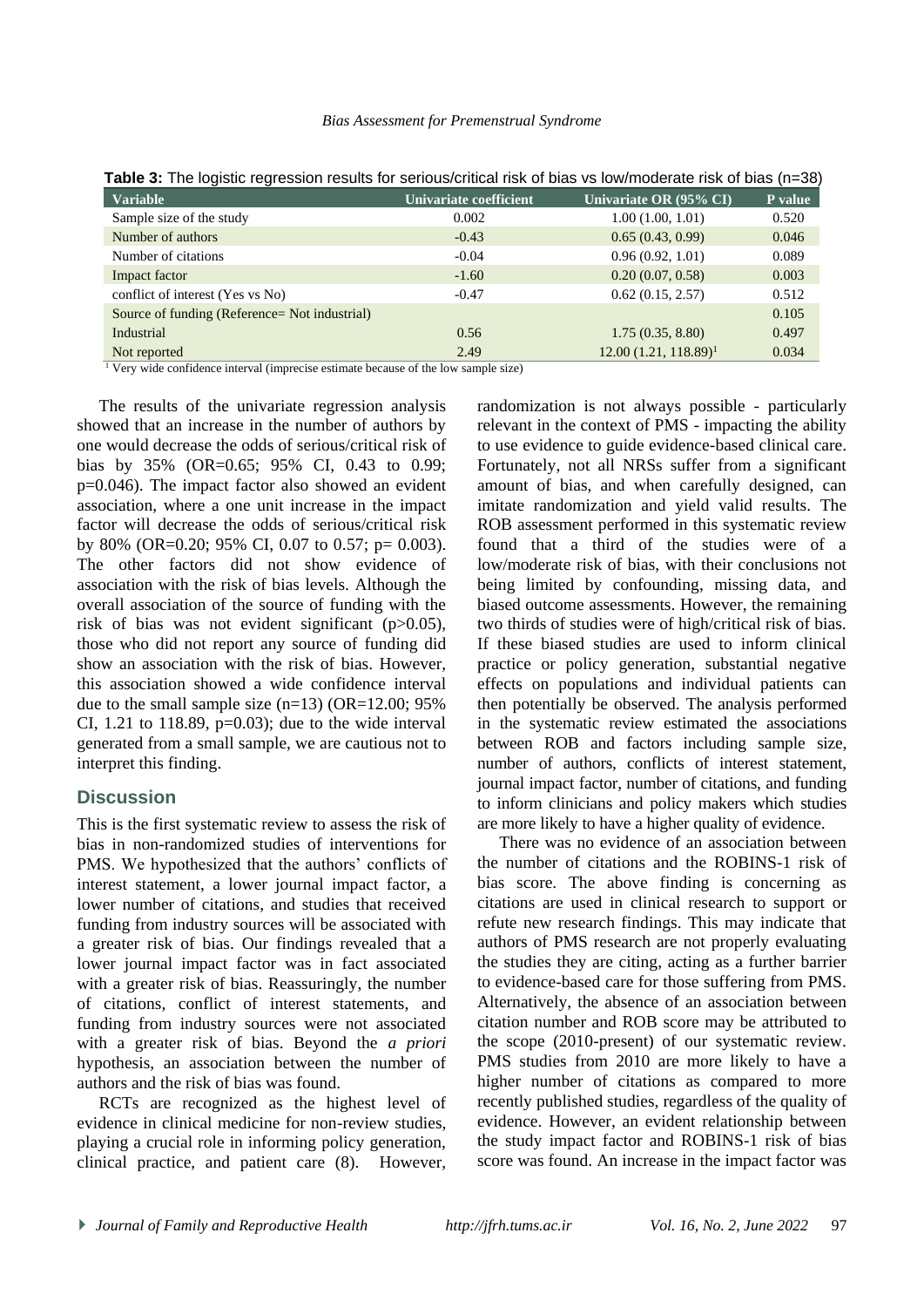associated with a lower risk of serious and critical bias ( $p=0.003$ ). This suggests that OB/GYN journals associated with a higher impact factor are more likely to publish PMS non-randomized studies with a higher quality of evidence. The conclusion is further supported by findings in another study by Saha et al. which found that clinicians and researchers consider impact factor as a reasonable indicator of study quality ( $r^2 = 0.82$ ,  $P = 0.001$ ) (51).

Non-randomized studies funded by industrial sources were not methodologically less rigorous when compared with non-randomized studies funded by governmental, philanthropic or institutional sources ( $p=0.497$ ). This suggests that the source of funding cannot be used as a reliable marker of the quality of evidence for PMS studies. However, an important, but uninterpretable, association was found between the ROBINS-1 risk of bias score and studies which did not report a source of funding  $(p=0.034)$ . Although cautious not to interpret this finding, the primary author of our systematic review did contact the authors with available contact information to retrieve further data. Of the four responses, three authors stated that their project did not receive any funding. This may indicate that a lack of funding can manifest into a decrease in the quality of evidence of a study, where increased funding should be allocated to PMS research to bolster evidence for patient care.

Similarly, no evidence was found for an association between the ROBINS-1 risk of bias score and the dichotomous conflict of interest statement. This suggests that the conflict-of-interest statement cannot be used as a reliable marker of the quality of evidence for PMS studies. However, the lack of association between the two variables could be attributed to the frequent dichotomization of the variable. A qualitative value of "no" can be attributed to a study either if (1) the author explicitly indicates that there are no conflicts of interest, or (2) no conflict of interest statement is explicitly stated in the study. In order to properly assess this factor, PMS studies should push to be transparent with their conflicts of interest.

Beyond the a priori hypothesis, our systematic review also found a significant association between the ROBINS-1 risk of bias score and the number of authors in the study. The number of authors on low/moderate studies was on average higher than the number of authors on serious/critical studies (p=0.046). This suggests that PMS studies with a higher number of authors are more likely to have a

higher quality of evidence. This finding may be linked to the phenomenon of "knowledge diffusion". By increasing the number of authors, a study can increase its faculty representation and the attention it receives, resulting in increased credibility and theoretical quality of evidence (52). Lastly, no association was found between sample size and ROBINS-1 risk of bias  $(p=0.52)$ . This suggests that larger sample sizes cannot be used as a reliable marker of the quality of evidence for PMS studies.

It is important to recognize that the following associations are influenced by the number of studies that met the inclusion criteria (n=38) - the most significant limitation of our systematic review. In statistical analysis, a smaller sample size decreases statistical certainty in the results, manifesting as a large confidence interval. With a larger confidence interval, it is more likely for the confidence interval to include a value of "1", rendering an association statistically insignificant. Greater sample size may thus reveal further associations between the ROBINS-1 risk of bias tool and different study factors.

## **Conclusion**

Our systematic review concludes that the methodological rigor of non-randomized studies of PMS can vary, with the quality of evidence most usually limited by bias due to confounding, missing data, and bias in the measurement of outcomes. Nonrandomized studies which had fewer authors and a lower impact factor were associated with a decreased quality of evidence. However, in our current assessment, no significant association was found between the ROBINS-1 risk of bias score and the number of citations, the sample size, the funding type, or the conflict of interest statement.

### **Conflict of Interests**

Authors have no conflict of interests.

## **Acknowledgments**

There is no conflict of interest among the authors.

### **References**

- 1. Fernández MDM, Saulyte J, Inskip HM, Takkouche B. Premenstrual syndrome and alcohol consumption: a systematic review and meta-analysis. BMJ Open 2018; 8: e019490.
- 2. Rapkin AJ, Winer SA. Premenstrual syndrome and premenstrual dysphoric disorder: quality of life and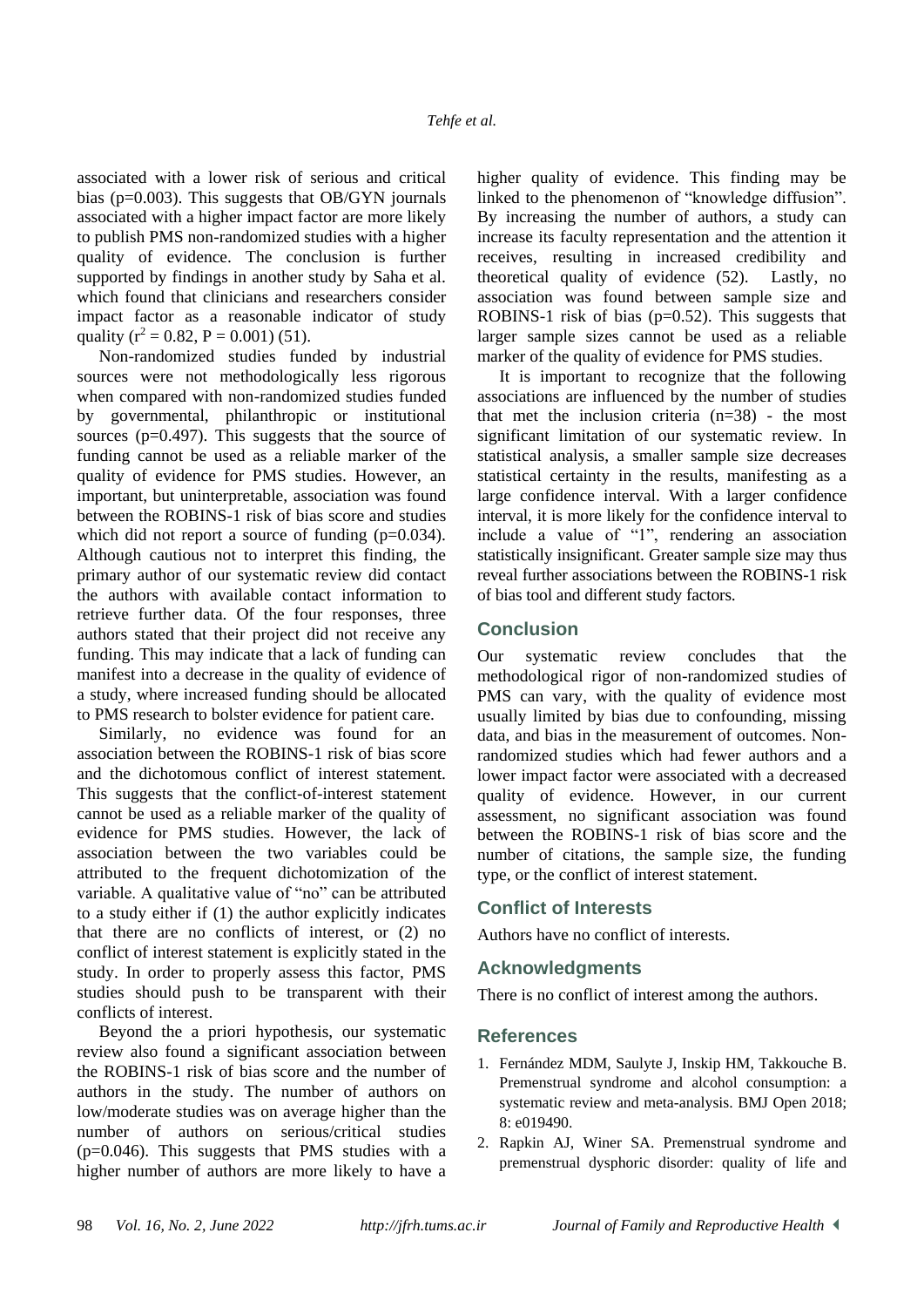burden of illness. Expert Rev of Pharmacoeconomics & Outcomes Res 2009; 9: 157–70.

- 3. O'Brien PMS, Bäckström T, Brown C, Dennerstein L, Endicott J, Epperson CN, et al. Towards a consensus on diagnostic criteria, measurement and trial design of the premenstrual disorders: the ISPMD Montreal consensus. Arch Womens Ment Health 2011; 14: 13–21.
- 4. Jarosz AC, Jamnik J, El-Sohemy A. Hormonal contraceptive use and prevalence of premenstrual symptoms in a multiethnic Canadian population. BMC Women's Health 2017; 17: 87.
- 5. Halbreich U, Backstrom T, Eriksson E, O'Brien S, Calil H, Ceskova E, et al. Clinical diagnostic criteria for premenstrual syndrome and guidelines for their quantification for research studies. Gynecol Endocrinol 2007; 23: 123–30.
- 6. Reeves BC. Principles of research: limitations of nonrandomized studies. Surgery (Oxford) 2008; 26: 120–4.
- 7. Sørensen HT, Lash TL, Rothman KJ. Beyond randomized controlled trials: A critical comparison of trials with nonrandomized studies. Hepatology 2006; 44: 1075–82.
- 8. Odierna DH, Forsyth SR, White J, Bero LA. The cycle of bias in health research: a framework and toolbox for critical appraisal training. Account Res 2013; 20: 127-41.
- 9. Naci H. What to do (or not to do) when randomization is not possible. J Heart Lung Transplant 2017; 36: 1174-7.
- 10. Moher D, Liberati A, Tetzlaff J, G Altman D, Prisma Group . Preferred reporting items for systematic reviews and meta-analyses: the PRISMA statement. BMJ 2009; 339: b2535.
- 11. Sterne JA, Hernán MA, Reeves BC, Savović J, Berkman ND, Viswanathan M, et al. ROBINS-I: a tool for assessing risk of bias in non-randomised studies of interventions. BMJ 2016; 12; 355: i4919.
- 12. R Core Team (2020). R: A language and environment for statistical computing. R Foundation for Statistical Computing, Vienna, Austria.URL http://www.rproject.org/index.html
- 13. Anil A, Peker T, Göktaş T, Kilic S, Erbaş D. Importance of acupuncture on premenstrual syndrome. Clin Exp Obstet Gynecol 2012; 39: 209–13.
- 14. Anwar S, Shami N, Asif S. Use of Low Dose Danazol in Luteal Phase Only as Management of Premenstrual Syndrome and Mastalgia. PJMHS 2015; 9.
- 15. Bakay.K, Ulubaşoğlu H, Atan T, Alaçam H, Güven D, Batioğlu S. The effect of physical activity on the levels of the hormones, serotonin and melatonin in premenstrual syndrome. Clinical and Experimental Obstetrics & Gynecology 2018; 10: 425–7.
- 16. Bertone-Johnson ER, Chocano-Bedoya PO, Zagarins

SE, Micka AE, Ronnenberg AG. Dietary vitamin D intake, 25-hydroxyvitamin D3 levels and premenstrual syndrome in a college-aged population. J Steroid Biochem Mol Biol 2010; 121: 434–7.

- 17. Chai N, Wu Y, Zhang M, Wu W-B, Zhang H, Kong F-W, et al. Remote intervention using smartphone for rural women suffering from premenstrual syndrome: A propensity score matched analysis. Medicine (Baltimore) 2018; 97: e11629.
- 18. Chen BF, Powell MC, O'Beirne C. An observation study of the clinical evaluation of symptom relief and side effects associated with taking ulipristal acetate (esmya) including its effect on pre-menstrual syndrome. J Obstet Gynaecol 2017; 37: 645–8.
- 19. Chung M-S, Kim G-H. Effects of Elsholtzia splendens and Cirsium japonicum on premenstrual syndrome. Nutr Res Pract 2010; 4: 290-4.
- 20. Crow E, Jeannot E. Premenstrual syndrome: Symptomatic and diagnosed prevalence, dualistic treatment approach – A cross-sectional study in Ukraine. Int J Prev Med 2017; 8: 66.
- 21. Danno K, Colas A, Terzan L, Bordet M-F. Homeopathic treatment of premenstrual syndrome: a case series. Homeopathy 2013; 102: 59–65.
- 22. Ekenros L, Hirschberg AL, Bäckström T, Fridén C. Postural control in women with premenstrual symptoms during oral contraceptive treatment. Acta Obstet et Gynecol Scand 2011; 90: 97–102.
- 23. ama CRB, Lasmar R, Gama GF, Oliveira L, Ribeiro MG, Geller M. Premenstrual syndrome: Clinical assessment of treatment outcomes following Borago officinalis extract therapy. [Revista Brasileira de](http://portal.revistas.bvs.br/transf.php?xsl=xsl/titles.xsl&xml=http://catserver.bireme.br/cgi-bin/wxis1660.exe/?IsisScript=../cgi-bin/catrevistas/catrevistas.xis|database_name=TITLES|list_type=title|cat_name=ALL|from=1|count=50&lang=pt&comefrom=home&home=false&task=show_magazines&request_made_adv_search=false&lang=pt&show_adv_search=false&help_file=/help_pt.htm&connector=ET&search_exp=RBM%20rev.%20bras.%20med)  [Medicina 2014; 7](http://portal.revistas.bvs.br/transf.php?xsl=xsl/titles.xsl&xml=http://catserver.bireme.br/cgi-bin/wxis1660.exe/?IsisScript=../cgi-bin/catrevistas/catrevistas.xis|database_name=TITLES|list_type=title|cat_name=ALL|from=1|count=50&lang=pt&comefrom=home&home=false&task=show_magazines&request_made_adv_search=false&lang=pt&show_adv_search=false&help_file=/help_pt.htm&connector=ET&search_exp=RBM%20rev.%20bras.%20med)1: 211-217.
- 24. Can Gürkan Ö, Türk Öğün S, Potur DK, Kömürcü N. The Effect of A Sleep Hygiene Interventions in Women with Premenstrual Syndrome. Zeynep Kamil Tıp Bülteni 2017; 48: 162-7.
- 25. Horbatiuk O, Binkovska A, Herych O, Ropotan A, Zhylko N, Mandziy I, et al. Using micronized progesterone for treatment of premenopausal age women suffering from severe premenstrual syndrome. Current Issues in Pharmacy and Medical Sciences 2017; 30: 138–41.
- 26. Itsekson AM, Soriano D, Zolti M, Seidman DS, Carp HJA. Intradermal sex hormone desensitization for relief of premenstrual symptoms may improve the obstetric outcome of women with recurrent pregnancy loss. Gynecol Endocrinol 2013; 29: 169–72.
- 27.Jang D, Kim MD, Lee SJ, Kim IJ, Park SI, Won JY, et al. The Effect of Uterine Artery Embolization on Premenstrual Symptoms in Patients with Symptomatic
- *Journal of Family and Reproductive Health http://jfrh.tums.ac.ir Vol. 16, No. 2, June 2022* 99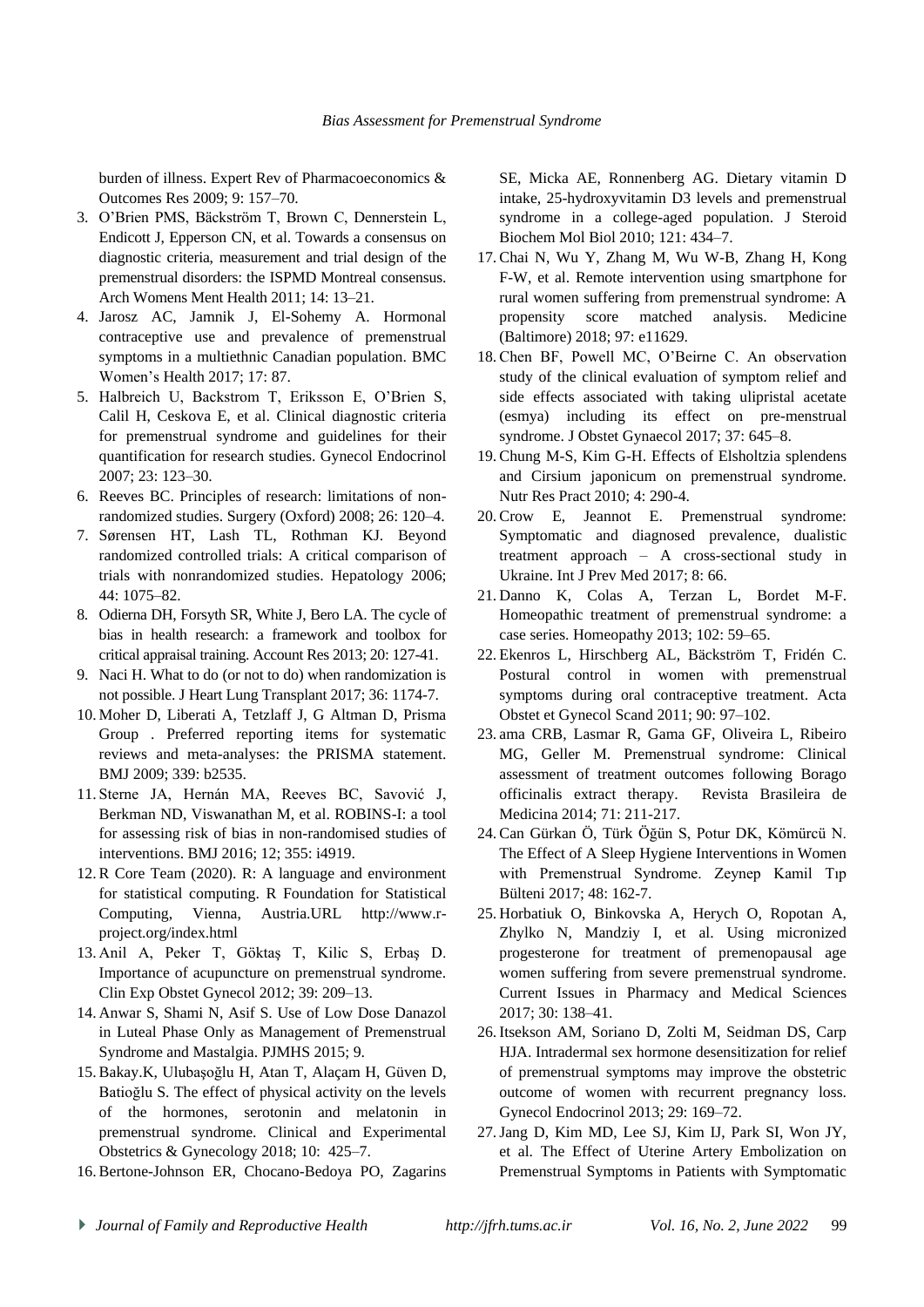Fibroids or Adenomyosis. J Vasc and Interv Radiol 2014; 25: 833-38.

- 28.Johny M, Kumar SS, Rajagopalan A, Mukkadan JK. Vestibular stimulation for management of premenstrual syndrome. J Nat Sci Biol Med 2017; 8: 82–6.
- 29. Kamagata E, Yamada K. Improvements in Quality-Adjusted Life Years and Cost-Utility after Pharmacotherapy for Premenstrual Dysphoric Disorder: A Retrospective Study. Clin Drug Investig 2018; 38: 49-55.
- 30. Klein-Laansma CT, Jansen JCH, van Tilborgh AJW, Van der Windt DAWM, Mathie RT, Rutten ALB. Semi-standardised homeopathic treatment of premenstrual syndrome with a limited number of medicines: Feasibility study. Homeopathy 2010; 99: 192–204.
- 31. Lamarche LJ, Driver HS, Forest G, De Koninck J. Napping during the late-luteal phase improves sleepiness, alertness, mood and cognitive performance in women with and without premenstrual symptoms. Sleep and Biological Rhythms 2010; 8: 151–9.
- 32. Lukes AS, McBride RJ, Herring AH, Fried M, Sherwani A, Dell D. Improved Premenstrual Syndrome Symptoms after NovaSure Endometrial Ablation. J Minim Invasive Gynecol 2011; 18: 607–11.
- 33. Maddineshat M, Keyvanloo S, Lashkardoost H, Arki M, Tabatabaeichehr M. Effectiveness of Group Cognitive-Behavioral Therapy on Symptoms of Premenstrual Syndrome (PMS) . Iran J Psychiatry 2016; 11: 30–6.
- 34. Marcinko I, Torjanac M. The Difference in the Severity of Premenstrual Symptoms between Users and Nonusers of Oral Contraceptives. Coll Antropol 2015; 39: 855–62.
- 35. Merki-Feld GS, Hund M. Clinical experience with the combined contraceptive vaginal ring in Switzerland, including a subgroup analysis of previous hormonal contraceptive use. The European Journal of Contraception & Reproductive Health Care 2010; 15: 413-22.
- 36. Momoeda M, Sasaki H, Tagashira E, Ogishima M, Takano Y, Ochiai K. Efficacy and Safety of Vitex agnus-castus extract for Treatment of Premenstrual Syndrome in Japanese Patients: A Prospective, Openlabel Study. Adv Ther 2014 Mar; 31: 362–73.
- 37. Norouzi Javidan A, Haghollahi F, Ramezanzadeh F, Yekaninejad MS, Amiri Z, Noroozi M, et al. Effects of ethinyl estradiol plus desogestrel on premenstrual symptoms in Iranian women. Acta Med Iran 2014; 52: 837–43.
- 38. Nyberg S. Mood and physical symptoms improve in women with severe cyclical changes by taking an oral contraceptive containing 250-mcg norgestimate and 35-

mcg ethinyl estradiol. Contraception 2013; 87: 773–81.

- 39. Pang Y, Liu H, Duan G, Liao H, Liu Y, Feng Z, et al. Altered Brain Regional Homogeneity Following Electro-Acupuncture Stimulation at Sanyinjiao (SP6) in Women with Premenstrual Syndrome. Front Hum Neurosci 2018; 12: 104.
- 40. Scordalakes C, delRosario R, Shimer A, Stankiewicz R. Efficacy and patient satisfaction after NovaSure and Minerva endometrial ablation for treating abnormal uterine bleeding: a retrospective comparative study. Int J Womens Health 2018; 10: 137–45.
- 41. Segebladh B, Bannbers E, Moby L, Nyberg S, Bixo M, Bäckström T, et al. Allopregnanolone serum concentrations and diurnal cortisol secretion in women with premenstrual dysphoric disorder. Arch Womens Ment Health 2013; 16: 131–7.
- 42. Sharma B, Misra R, Singh K, Sharma R, Archana null. Comparative study of effect of anuloma-viloma (pranayam) and yogic asanas in premenstrual syndrome. Indian J Physiol Pharmacol 2013; 57: 384–9.
- 43. Steinberg EM, Cardoso GMP, Martinez PE, Rubinow DR, Schmidt PJ. Rapid response to fluoxetine in women with premenstrual dysphoric disorder. Depress Anxiety 2012; 29: 531–40.
- 44. Takeda T, Imoto Y, Nagasawa H, Takeshita A, Shiina M. Fish Consumption and Premenstrual Syndrome and Dysphoric Disorder in Japanese Collegiate Athletes. J Pediatr Adolesc Gynecol 2016; 29: 386–9.
- 45. Takeda T, Kondo A, Koga S, Hayakawa J, Hayakawa K, Hiramatsu K, et al. Effectiveness of ethinylestradiol/drospirenone for premenstrual symptoms in Japanese patients with dysmenorrhea: Open-label pilot study: Ethinylestradiol/drospirenone for PMS. J Obstet Gynaecol Res 2015; 41: 1584–90.
- 46. Tjandrawinata RR, Nofiarny D, Susanto LW, Hendri P, Clarissa A. Symptomatic treatment of premenstrual syndrome and/or primary dysmenorrhea with DLBS1442, a bioactive extract of Phaleria macrocarpa. Int J Gen Med 2011; 4: 465–76.
- 47. Tsai F-H, Chu I-H, Lin T-Y, Liang J-M, Hsu H-T, Wu W-L. Preliminary evidence on the effect of Yoga on the reduction of edema in women with premenstrual syndrome. European Journal of Integrative Medicine 2017; 9: 63–8.
- 48. 48.Tsai SY. Effect of Yoga Exercise on Premenstrual Symptoms among Female Employees in Taiwan. Int J Environ Res Public Health 2016; 13: 721.
- 49. Wu W-L, Lin T-Y, Chu I-H, Liang J-M. The Acute Effects of Yoga on Cognitive Measures for Women with Premenstrual Syndrome. J Altern Complement Med 2015; 21: 364–9.